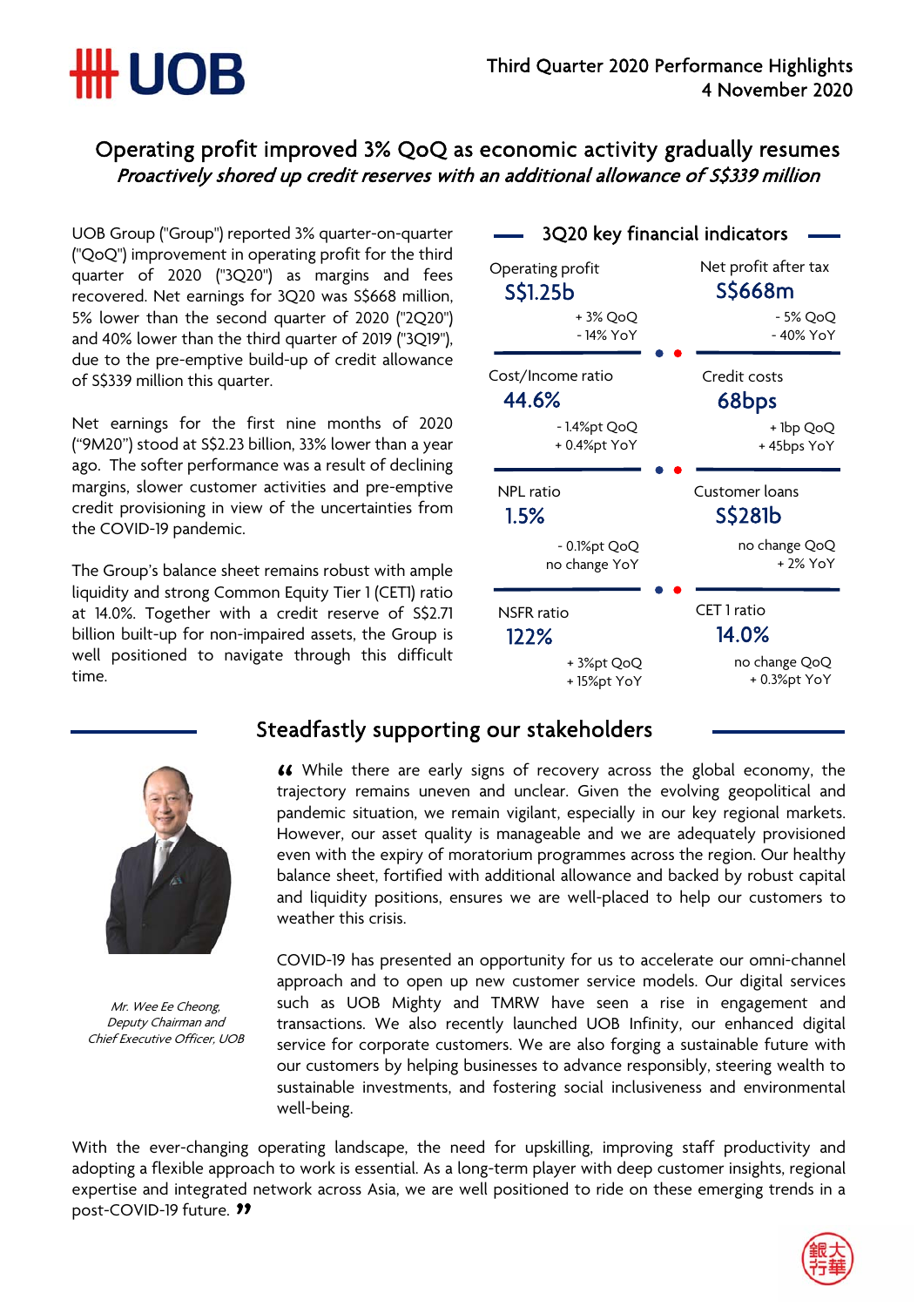# #H UOB

|                      | 3Q20    | 2Q20    | QoQ<br>$+/(-)$ | 3Q19     | YoY<br>$+/(-)$ | <b>9M20</b> | <b>9M19</b> | YoY<br>$+/(-)$ |
|----------------------|---------|---------|----------------|----------|----------------|-------------|-------------|----------------|
|                      | S\$m    | $S\sin$ | %              | S\$m     | %              | $S\$ m      | S\$m        | %              |
| Net interest income  | 1,474   | 1,456   |                | 1,687    | (13)           | 4,524       | 4,927       | (8)            |
| Non-interest income  | 786     | 804     | (2)            | 922      | (15)           | 2,404       | 2,671       | (10)           |
| Total expenses       | (1,009) | (1,040) | (3)            | (1, 154) | (13)           | (3, 135)    | (3,356)     | (7)            |
| Operating profit     | 1,252   | 1,220   | 3              | 1,455    | (14)           | 3,792       | 4,242       | (11)           |
| Impairment charge    | (477)   | (396)   | 20             | (145)    | >100           | (1,158)     | (289)       | >100           |
| Net profit after tax | 668     | 703     | (5)            | 1,118    | (40)           | 2,226       | 3,338       | (33)           |

## Financial performance

### 3Q20 versus 2Q20

Operating profit improved 3% to S\$1.25 billion as margins improved and fees were higher as economic activity gradually resumed. Net profit for the quarter fell 5% to S\$668 million on continued pre-emptive build-up of credit allowance.

Against 2Q20, net interest income was 1% higher, led by an improvement in net interest margin of 5 basis points to 1.53% as liquidity buffers eased in line with a stabilising funding environment. Fee income grew 15% to S\$514 million, as business activities resumed across the region with the gradual easing of movement controls. Trading and investment income was lower as there was a larger recovery from market volatility last quarter.

Total operating expenses decreased by 3%, largely from lower staff costs. Cost-to-income ratio improved 1.4% point to 44.6%. An additional S\$339m allowance for non-impaired assets was pre-emptively set aside to strengthen provision coverage, bringing total credit costs on loans to 68 basis points this quarter.

### 3Q20 versus 3Q19

Net interest income decreased 13% to S\$1.47 billion as effects from margin compression offset loan growth of 2%. Non-interest income was 15% lower at S\$786 million, as business activities across corporate and retail customers declined. Trading and investment income fell 32% to S\$210 million, largely due to lower net trading income.

Total operating expenses decreased 13% to S\$1.01 billion on disciplined cost management. Total impairment charge increased to S\$477 million as additional allowance was set aside for non-impaired assets amid uncertainties from the global pandemic.

### 9M20 versus 9M19

Net interest income decreased 8% to S\$4.52 billion, led by sharp interest rate declines across the region to cushion against the severe macroeconomic headwinds. Non-interest income dropped 10% to S\$2.40 billion with lower credit card spending and loan disbursements, while wealth management and fund management businesses performed better. Markets were volatile during this period, driving trading and investment income 18% lower to S\$728 million.

Total operating expenses decreased 7% to S\$3.14 billion from lower staff costs and reduced discretionary spend. The cost-to-income ratio for 9M20 was higher at 45.3% on the back of declining operating revenue. Total impairment charge increased to S\$1.16 billion, mainly from additional allowance for non-impaired assets.

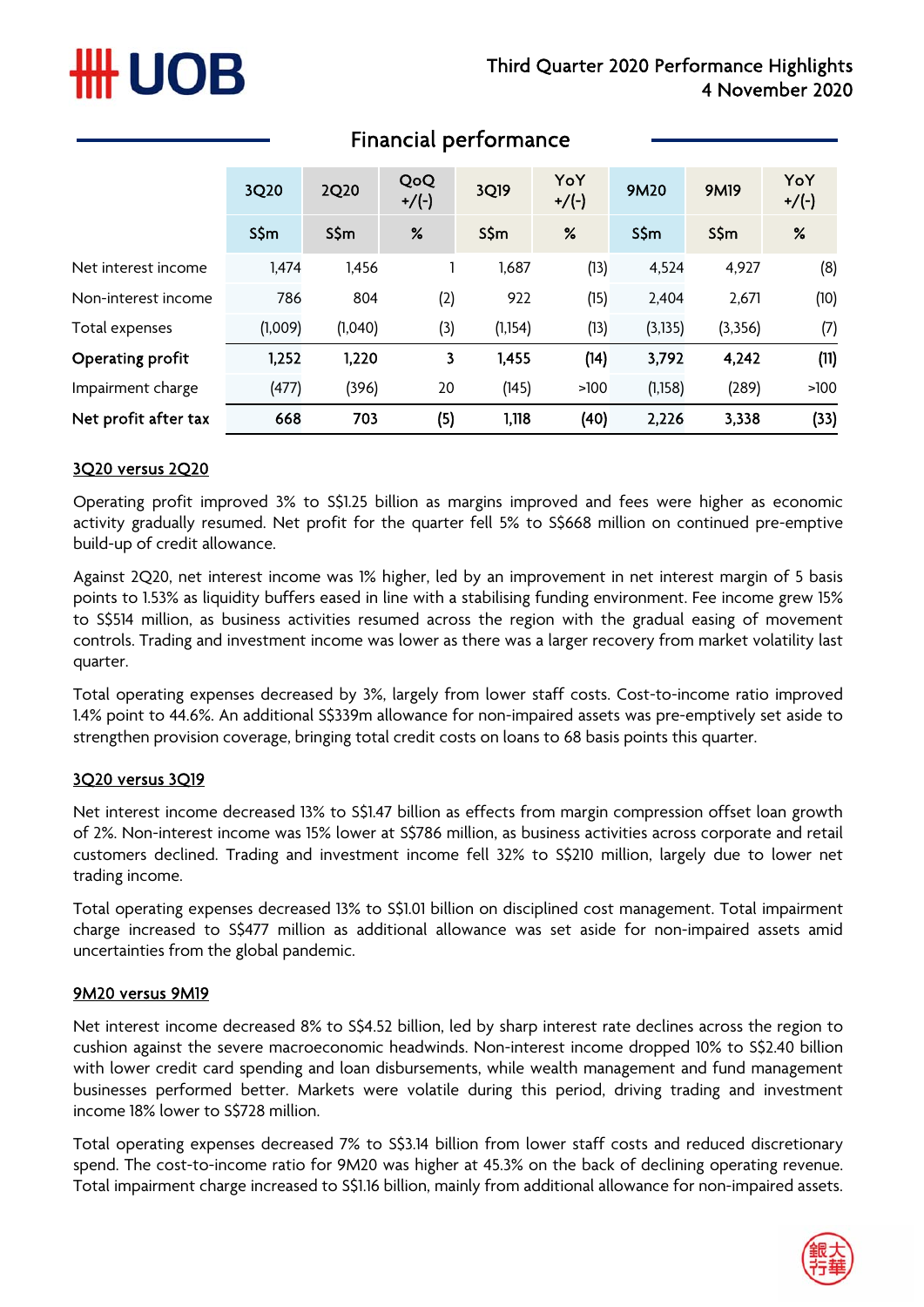# ## UOB

### Asset quality

#### Allowance coverage



The non-performing loan (NPL) ratio improved to 1.5% from 1.6%, as NPL formation stayed low coupled with more recoveries in the quarter.

The Group took in S\$339 million in allowance this quarter, further strengthening the non-performing assets (NPA) coverage to 111% or 264% after taking collateral into account. Similarly, total allowance for non-impaired loans, including regulatory loss allowance reserves (RLAR), rose to 1.0% of performing loans.

Allowance on non-impaired loans incl RLAR / performing loans (%)

# Capital, funding and liquidity positions



### Liquidity and capital ratios

The Group's liquidity and funding positions remained robust with this quarter's average all-currency liquidity coverage ratio (LCR) at 127% and net stable funding ratio (NSFR) at 122%, well above the minimum regulatory requirements. Loan-to-deposit ratio (LDR) was healthy at 86.7%.

Together with CET1 ratio at 14.0%, the Group is well positioned to navigate through uncertainties ahead and to drive growth when market sentiment improves.

For more information about UOB, please visit www.UOBGroup.com.

Disclaimer: This material that follows is <sup>a</sup> presentation of general background information about the Bank's activities current at the date of the presentation. It is information given in summary form and does not purport to be complete. It is not to be relied upon as advice to investors or potential investors and does not take into account the investment objectives, financial situation or needs of any particular investor. This material should be considered with professional advice when deciding if an investment is appropriate. UOB accepts no liability whatsoever with respect to the use of this document or its content.